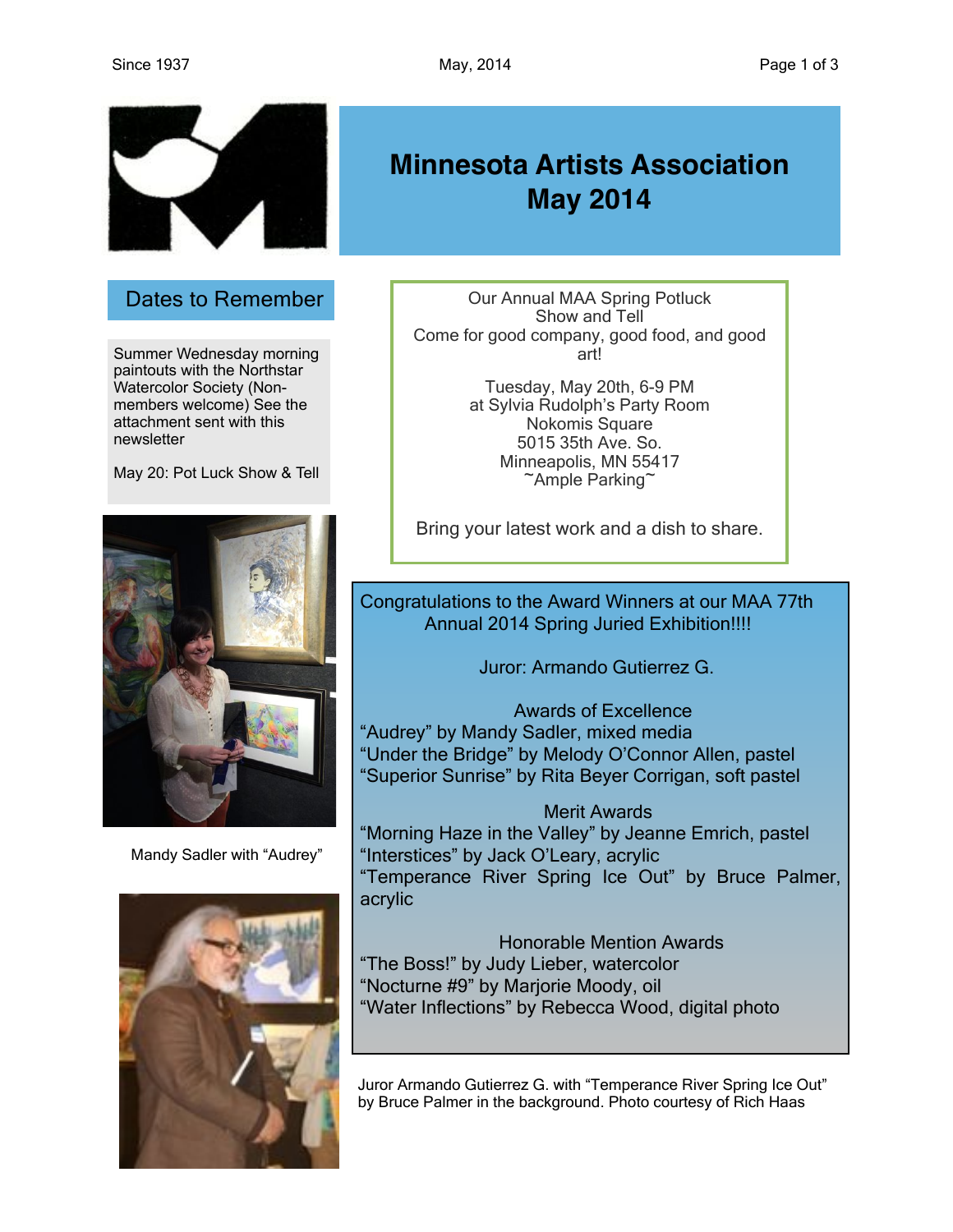



Rita Beyer Corrigan with "Superior Sunrise" Nine ribbons and cash awards were presented.

## An Art Spirit

 To begin his comments, our jurist, Armando Gutierrez G. talked about the spirit of the artist that shines through their paintings. In 1937 when MAA was started by artists suffering the depression who needed to support each other, the intent of the group was to feed the spirit of artists. 77 years later, it is still doing that!

The work of the group as a whole is so good that Armando had difficulty staying within our awards structure. When he thought he was done, he became more aware of a small painting that deserved an award, so he rethought all of the awards.. He did not know it at the time, but that painting was Marjorie Moody's. Marjorie, who has taken the reins and led our group for the past few years, has helped keep the spirit alive.

Recently, Marjorie needed photos of our artwork to submit to the Bloomington Art Center to apply for our group to have a show there. She also invited any of us who wanted to supply her with thoughts about MAA for the written comments. We corresponded on the application and in the end she came up with a wonderful sentence: "Our strength lies in our diversity".

We are never required to paint to themes, to have restrictions on our matting and framing choices, to put a touch of a certain color in all of the paintings submitted to our shows or anything else that would put us in a box. We are FREE! We can choose anything that inspires our own individual art spirit. We can use all the media and find creative ways to combine the media. We can be risk takers, which is how Armando described one of our new members. We can create a masterpiece, which is how he referred to one of the paintings of a longtime member.

The Edina Art Center who is hosting our show also nurtures the spirit of the artist. I have been a member there since 1989. The gallery walls are carpeted with a wonderful charcoal grey color that frames the art in a way that brings out each piece like a jewel. The lighting is excellent and the staff creative and helpful. For me, MAA and EAC are my two art homes. Both warm and welcoming!

May you all continue to nurture your own art spirit!— Terrie Christian

Welcome new members Edie Karras, Suzi McArdle, and Annie Young!